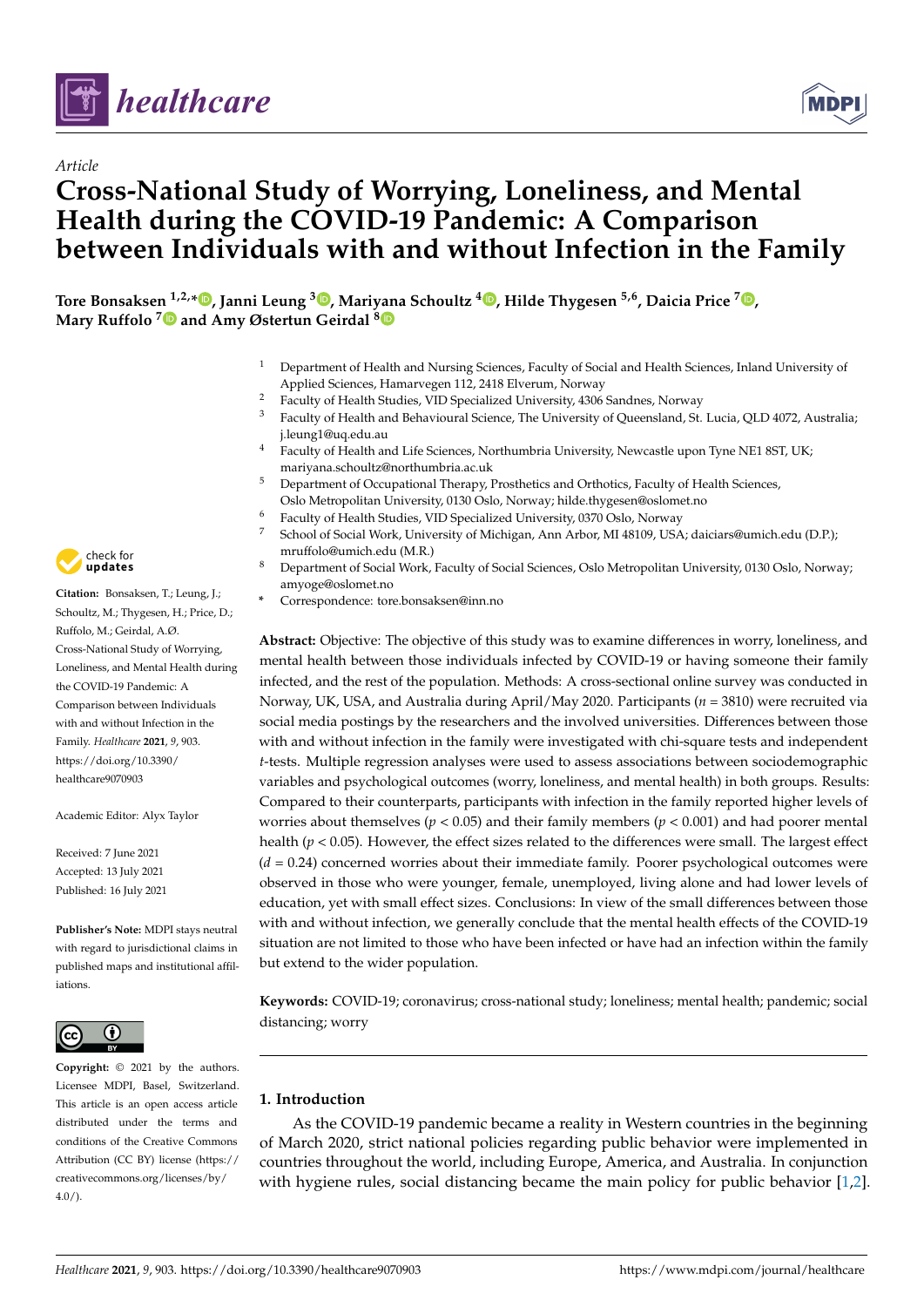The policy implied having minimal contact with persons from outside the household, and people were generally encouraged to stay at home. Nurseries, schools, and universities were closed, and practically overnight, working from home and attending online classes became the new standard for workers and students. Flights and travels were cancelled, as were all sports, religious, and cultural events. Non-vital businesses requiring physical proximity, such as hairdressers and physiotherapy clinics, were closed. Consequently, many businesses experienced financial problems, and many employees were temporarily furloughed from their jobs [3]. As higher age and chronic disease have been associated with increased risk of experiencing severe outcomes from contracting COVID-19 infection [4], individuals in these groups were instructed to be particularly careful regarding exposure to other people.

While studies of medical treatments, drugs and vaccines were developed rapidly after the pandemic outbreak, studies concerned with the psychological and social consequences of the global response to the pandemic are of no less importance. Social distancing, especially the more severe forms such as social isolation and quarantine without the possibility of meeting other people, can result in high levels of psychological distress and even post-traumatic stress disorder [5,6]. Social isolation has also been associated with increased risks of chronic disease and premature mortality [7]. In a study conducted during the first phase of the COVID-19 outbreak in China, more than half of the respondents rated the psychological impact as moderate-to-severe, and about one-third reported moderate-tosevere anxiety [8]. However, access to specific and up to date health information and using precautionary measures were associated with lower levels of stress, anxiety, and depression.

From a global perspective, isolation and social distancing have been included among a range of factors that may aggravate the longer-term impact of COVID-19 on mental health [9,10]. On the other hand, previous research has demonstrated that adequate disease knowledge (health literacy) and social contact and support are strong predictors of health outcomes [11,12]. Social contact and support serve as a 'buffer' between stress and mental health problems [13]. This is not only when support is received but also when support is given—the findings from a Japanese study showed that men under stressful circumstances were less depressed when they received or provided social support [14]. Thus, the social distancing measures taken to avoid the spread of COVID-19 appear to have the potential to undermine people's mental health and sense of belonging in the community.

Physical diseases have frequently been shown to be associated with poorer mental health, among young [15] and older people alike [16]. Thus, individuals infected with COVID-19 may also experience reduced mental health, although with substantial individual variation. However, in view of the everyday life constraints that people have experienced during a time of social distancing, mental health may not only be reduced among those who have been infected by the disease or have witnessed family members or close ones fall ill. The hypothesis driving this study is that the social distancing context of COVID-19 affects the public mental health, and not only the mental health of those who have been directly exposed to the disease. To that effect, the social media coverage of the COVID-19 pandemic, often showcasing the worst possible effects of the disease (e.g., people receiving intensive care in hospitals, alarming death rates), has been enormous. A recent study from China found that participants with more exposure to social media had higher odds of anxiety, alone and in combination with depression [17]. General population studies comparing mental health measures of those directly affected by COVID-19 with those who were not, are lacking. This study contributes to filling this gap in the literature. If the study hypothesis is supported, mental health policies in the pandemic context would need to target the general population, and not only those who have been most directly affected. Therefore, the aim of this study was to examine the differences in worry, loneliness, and mental health between those individuals infected by COVID-19 or having someone their family infected, and the rest of the population. The specific research question for the study was: Are people who have been infected with the coronavirus, or have had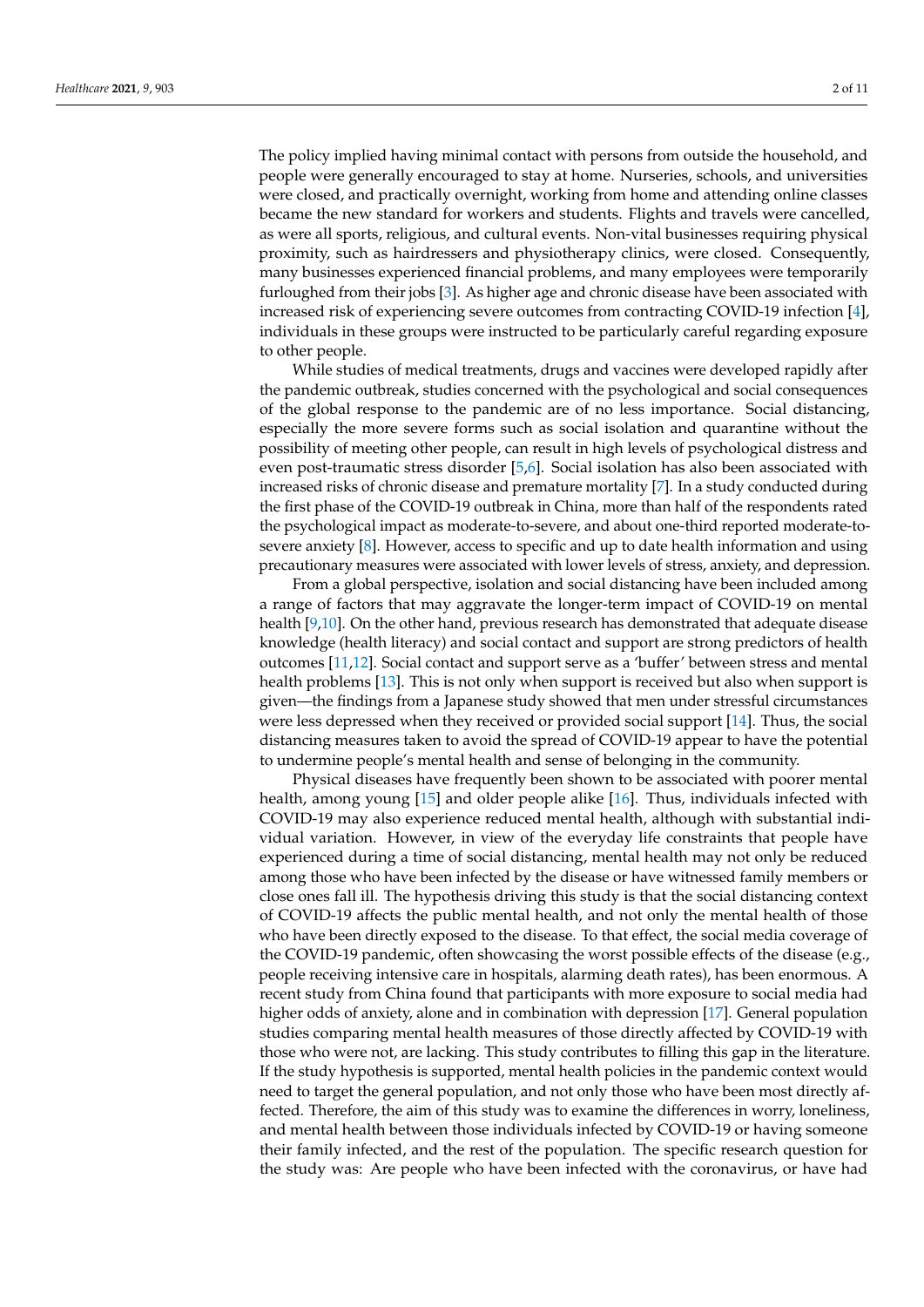family members infected, more worried, lonely, and mentally distressed compared to those without this experience with COVID-19 infection?

## **2. Methods**

# *2.1. Setting*

The researchers behind the study were based in four different countries: Norway, USA, UK, and Australia. Therefore, the general population in these countries were invited in April/May 2020 to participate in a self-administered survey that was distributed via different social media, such as Facebook, Instagram, and Twitter. Each participating country had a landing site for the survey at the involved universities. These were Oslo Metropolitan University, Norway; University of Michigan, USA; University of Salford, UK; and University of Queensland, Australia. A.Ø.G. from Oslo Metropolitan University initiated the overall project, but each of the universities had a project lead. The survey was translated from Norwegian to English by the researchers according to the language and cultural context where the survey was to be used. All data used in the study are based on responses to the online survey.

## *2.2. Participants*

A convenience sample was recruited through the use of various social media linking to the online survey (outlined above). To be included in the study, participants were required to be 18 years or older; to understand the language in which the survey was presented (Norwegian or English), and to be living in one of the relevant countries at the time of the survey (Norway, USA, UK or Australia).

#### *2.3. Measures*

# 2.3.1. Sociodemographic Characteristics

Sociodemographic variables included age group (18–29 years, 30–39 years, 40–49 years, 50–59 years, 60–69 years, 70 years and above), gender (male, female, other/not stated), living area (rural/farming area, small town, medium-sized city, large city), highest completed education level (elementary school, high school, associated/technical degree, bachelor's degree, master's/doctoral degree), cohabitation (living with spouse or partner), and employment status (having full-time or part-time employment versus not having employment).

#### 2.3.2. Worry

Three aspects of worry were measured. The participants were asked: (i) to what extent are you worried about your own situation, (ii) to what extent are you worried about your immediate family, and (iii) to what extent are you worried about the future? All items had the following response options: (1) not at all, (2) slightly worried, (3) worried, (4) very worried, and (5) overwhelmed. The items were constructed for this study and analysed as individual items.

### 2.3.3. Loneliness

Loneliness was measured with the Loneliness Scale [18] which consists of six statements, all of which rated from 0 (totally disagree) to 4 (totally agree). This scale was designed to measure two different aspects of loneliness, "emotional loneliness" and "social loneliness". Previous factor-analytic studies have found the six statements to load on two different factors, and that they, therefore, should be treated as constituting two different scales reflecting the two different aspects of loneliness [18,19]. Internal consistencies (Cronbach's  $\alpha$ ) in this study were 0.66 and 0.86 for the emotional loneliness and social loneliness scales, respectively.

#### 2.3.4. Mental Health

General Health Questionnaire 12 (GHQ-12) is widely used as a self-report measure of mental health [20,21]. A large number of studies in the general adult, clinical, work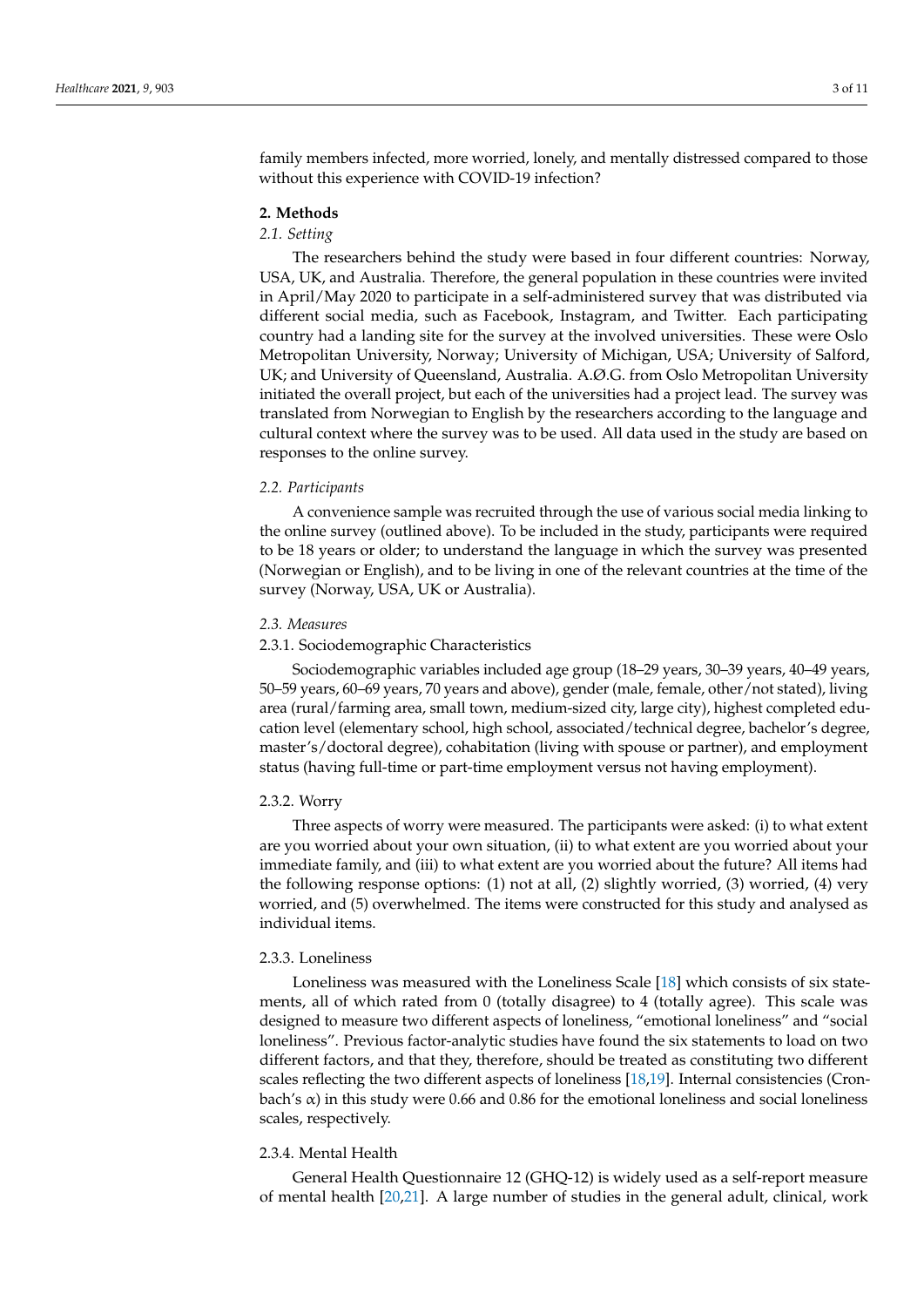and student population have provided support for its validity across samples and contexts [22–26]. Six items of the GHQ-12 are phrased positively (e.g., 'able to enjoy day-to-day activities'), while six items are phrased as a negative experience (e.g., 'felt constantly under strain'). For each item, the person indicates the degree to which the item content has been experienced during the two preceding weeks, using four response categories ('less than usual', 'as usual', 'more than usual' or 'much more than usual'). Items are scored between 0 and 3, and positively formulated items are recoded prior to analysis. As a result, the GHQ-12 scale score range is 0–36, with higher scores indicating poorer mental health (more psychological distress). Cronbach's *α* for the GHQ-12 was 0.87.

# 2.3.5. COVID-19 Infection

Participants were asked two questions relating to COVID-19 infection: (i) have you been infected by COVID-19; and (ii) has someone in your immediate family been infected by COVID-19? Both questions were answered with 'yes', 'no' or 'don't know'. In view of the small number of participants who reported COVID-19 infection, we compared those who had been personally infected with COVID-19 ( $n = 52$ , 1.4%) with those reporting that someone in the immediate family had been infected ( $n = 373, 9.8\%$ ). Between these groups, the difference regarding social loneliness ( $M = 4.9$  versus  $M = 3.9$ ,  $p < 0.05$ ) was the only difference reaching statistical significance. Therefore, we grouped those individuals personally infected with individuals who had a family member infected and with those reporting both, into one category ( $n = 504$ , 13.2%). The rest of the participants ( $n = 3306$ , 86.8%) constituted the comparison group (those indicating not known infection or no infection, either personally or within the family). For the remainder of this article, we will label those participants with infection personally or within the immediate family as 'with infection', while the rest of the participants will be labelled 'without infection' in the family.

#### *2.4. Statistical Analysis*

The overall sample, and each of the national subsamples, were described with frequencies and percentages for categorical variables and means and standard deviations for continuous variables. Overall differences in proportions between groups were analyzed with the chi-square test.

Methodology studies have found that deviations from the normal distribution is common and often unproblematic in large public health datasets [27], and that parametric statistical tests can be used in large studies instead of non-parametric tests, even in cases of heavily skewed distributions [27], given that conditions for their use are met. In our study, the outcome variables' distribution deviated from the normal distribution (all Kolmogorov-Smirnov tests  $p < 0.001$ ) but was not heavily skewed (skewness  $< 0.80$  for all). When comparing the groups using both parametric and non-parametric methods, the results were identical across methods. Thus, we proceeded with the use of parametric statistical tests. Differences in worry, loneliness, and mental health between those with and without infection were analyzed with independent *t*-tests for the whole sample and for each of the four countries. A series of linear regression analyses, stratified on infection status, was used to assess associations between sociodemographic variables and a range of outcomes: worry for oneself, worry for family members, worry about the future, emotional loneliness, social loneliness, and mental health. In each of the regression analyses, included independent variables were age group, gender, education level, employment and living with spouse or partner. Statistical significance was set at  $p < 0.05$ . Missing values were managed with casewise deletion, resulting in *n* varying between analyses.

# *2.5. Ethics*

The data in this cross-sectional cross-national study were collected anonymously. The study was quality assured and approved by Oslo Metropolitan University and by the Regional Committee for medical and health research ethics (REK; project reference 132066) in Norway. In the USA, it was reviewed by the University of Michigan Institutional Review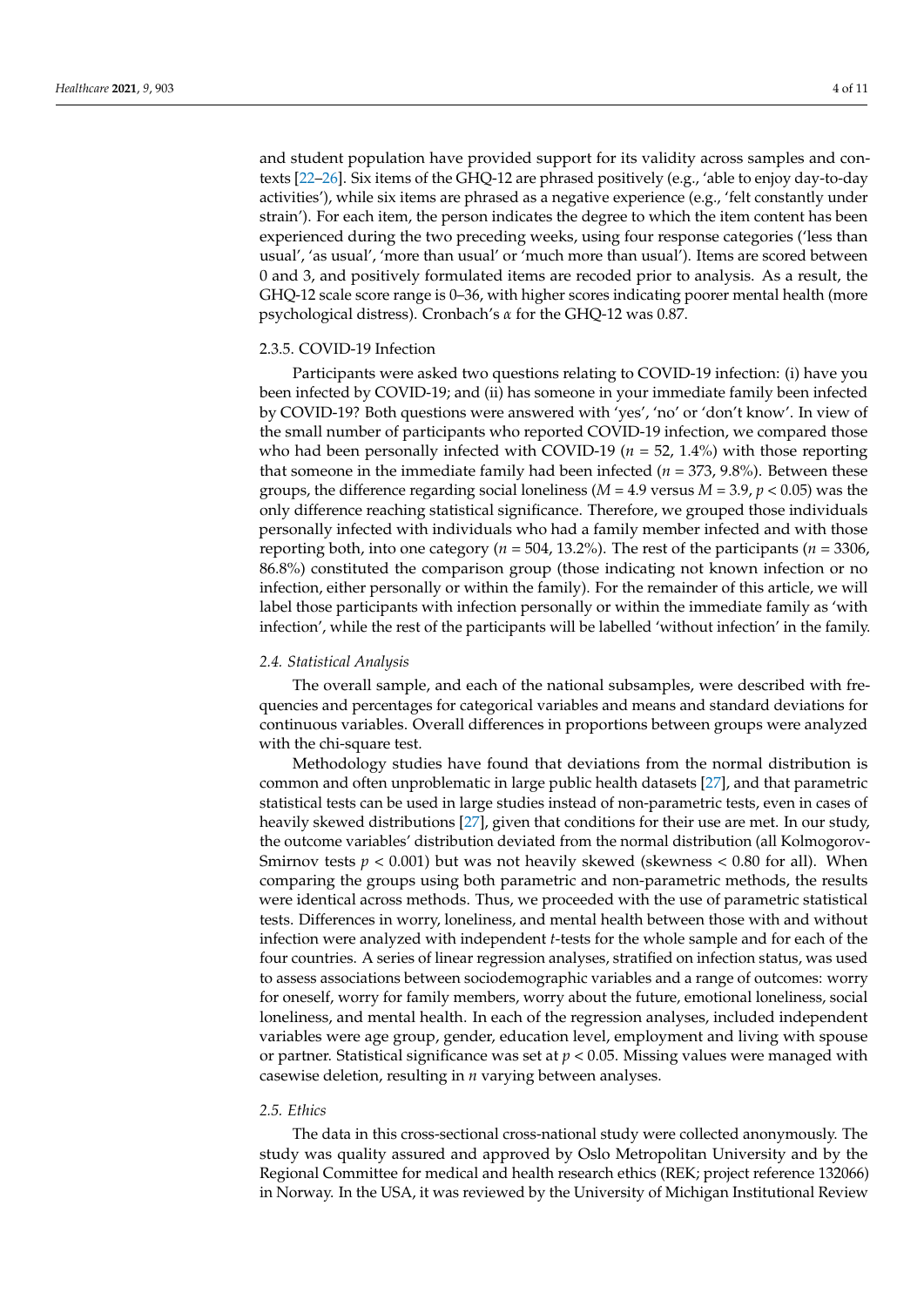Board for Health Sciences and Behavioral Sciences (IRB HSBS) and designated as exempt (HUM00180296). Similarly, it was reviewed by the University Health Research Ethics (HSR1920-080) in the UK and the University of Queensland Human Research Ethics Office (HSR1920-080; 2020000956) in Australia.

## **3. Results**

#### *3.1. Participants*

The sociodemographic characteristics of the sample subgroups are displayed in Table 1. Overall, the distribution of sociodemographic characteristics was similar between those with and without infection. Fifty-nine percent of the sample was below the age of 50 years, and 74% had a bachelor's degree education or higher. Seventy-one percent were in employment, and 85% reported living with a spouse or partner. There was a larger proportion of women who were classified as 'with infection', compared to men.

**Table 1.** Sociodemographic characteristics among individuals with and without COVID-19 infection.

|                                       | <b>Without Infection</b><br>$(n = 3306, 86.8\%)$ |      | <b>With Infection</b><br>$(n = 504, 13.2\%)$ |      |                  |
|---------------------------------------|--------------------------------------------------|------|----------------------------------------------|------|------------------|
| <b>Characteristics</b>                | n                                                | $\%$ | $\boldsymbol{n}$                             | $\%$ | $\boldsymbol{p}$ |
| Age group                             |                                                  |      |                                              |      | 0.56             |
| 18-29 years                           | 619                                              | 87.8 | 86                                           | 12.2 |                  |
| 30-39 years                           | 628                                              | 88.1 | 85                                           | 11.9 |                  |
| 40-49 years                           | 721                                              | 87.2 | 106                                          | 12.2 |                  |
| 50-59 years                           | 617                                              | 85.3 | 106                                          | 14.7 |                  |
| $60 - 69$ years                       | 526                                              | 85.9 | 86                                           | 14.1 |                  |
| $70+$ years                           | 191                                              | 85.3 | 33                                           | 14.7 |                  |
| Gender                                |                                                  |      |                                              |      | < 0.01           |
| Male                                  | 647                                              | 90.1 | 71                                           | 9.9  |                  |
| Female                                | 2607                                             | 85.9 | 427                                          | 14.1 |                  |
| Living area                           |                                                  |      |                                              |      | 0.35             |
| Rural/farming                         | 244                                              | 86.5 | 38                                           | 13.5 |                  |
| Small town                            | 736                                              | 87.3 | 107                                          | 12.7 |                  |
| Medium-sized city                     | 1079                                             | 87.9 | 149                                          | 12.1 |                  |
| Large city                            | 1247                                             | 85.6 | 210                                          | 14.4 |                  |
| <b>Education</b> level                |                                                  |      |                                              |      | 0.27             |
| Lower education                       | 848                                              | 85.7 | 141                                          | 14.3 |                  |
| Bachelor's degree or higher education | 2457                                             | 87.1 | 363                                          | 12.9 |                  |
| Living with spouse/partner            |                                                  |      |                                              |      | 0.93             |
| Yes                                   | 2020                                             | 86.4 | 319                                          | 13.6 |                  |
| No                                    | 1041                                             | 86.5 | 163                                          | 13.5 |                  |
| Employment                            |                                                  |      |                                              |      |                  |
| Yes, full-time or part-time           | 2340                                             | 86.9 | 352                                          | 13.1 | 0.72             |
| No                                    | 966                                              | 86.5 | 151                                          | 13.5 |                  |

*Note.* Statistical tests are chi-square tests. Proportions are within categories.

# *3.2. Differences between Participants with and without Infection*

Table 2 displays the results from the independent *t*-tests of differences in the whole sample between those with and without infection. Compared to their counterparts, participants with infection in the family rated that they were significantly more worried about their own situation and about family members, and they had poorer mental health. However, the effect sizes related to the differences were small, with the largest effect  $(d = 0.24)$ concerned with the difference in worry about the immediate family.

The proportion of participants exposed to infection differed between countries ( $p < 0.001$ ). Norway had 124 individuals with infection (16.1% of the 771 participants from Norway), while the UK had 224 (16.3% of the participants from the UK), USA had 140 (10.1% of the participants from USA) and Australia had 16 (5.9% of the participants from Australia). Rerunning the analyses by country, the main pattern of small to negligible differences was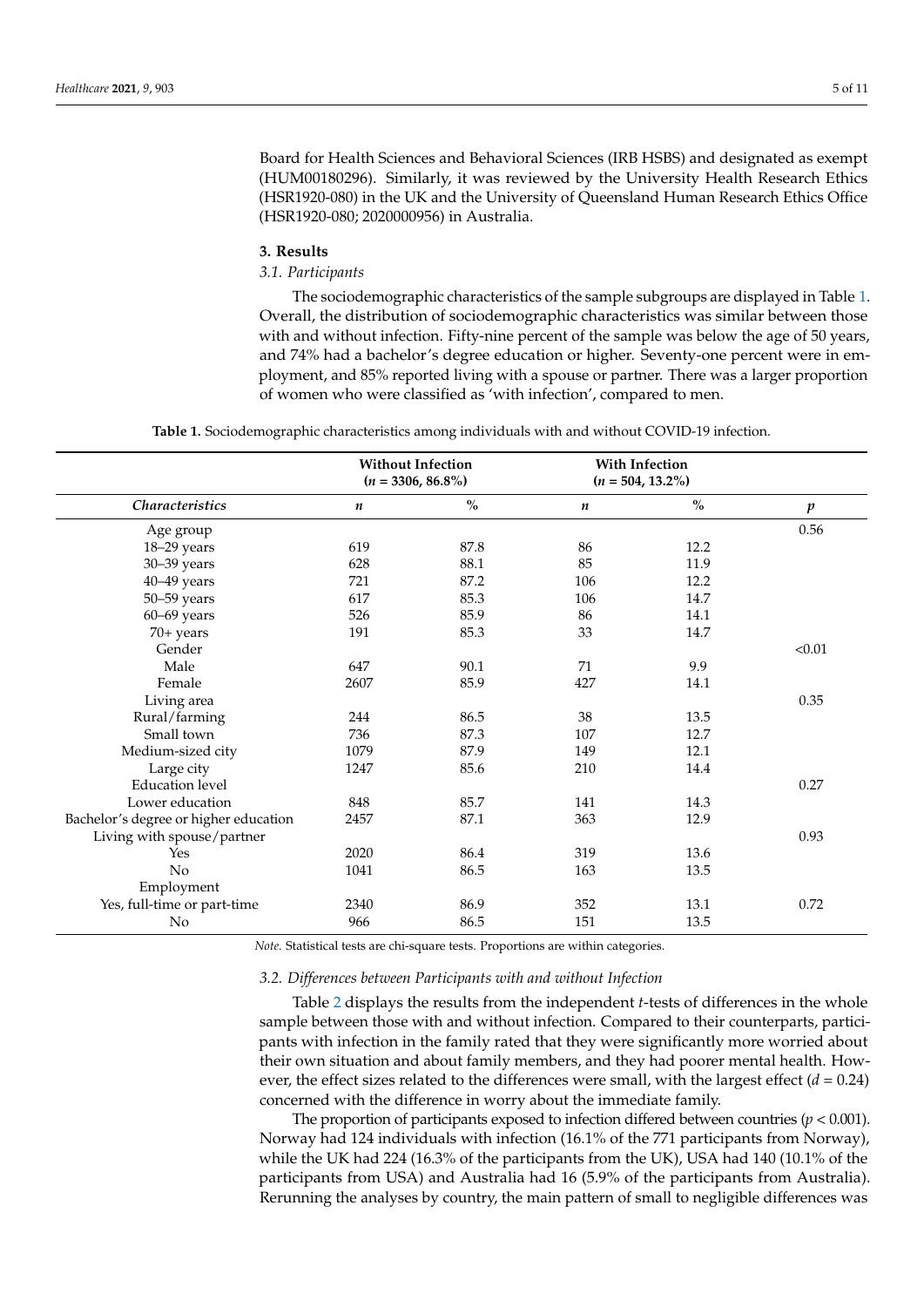retained, with some minor divergence from the overall results. In Norway, participants with infection (self or within the immediate family) were more worried about their family members (*p* < 0.05) and felt more socially lonely (*p* < 0.05) than their counterparts without infection. In the UK, participants with infection were more worried about their family members  $(p < 0.01)$  than their counterparts. In the USA, no group differences occurred on any of the employed variables. In Australia, the group with infection was too small for meaningful comparison against their counterparts.

| <b>Variables</b>                                                                    | <b>Without Infection</b>               | <b>With Infection</b>                  | <b>Difference</b>    | <b>Effect Size</b>   |                           |
|-------------------------------------------------------------------------------------|----------------------------------------|----------------------------------------|----------------------|----------------------|---------------------------|
| Worry                                                                               | M(SD)                                  | M(SD)                                  | M(SD)                | Cohen's $d$          | р                         |
| Worry about own situation<br>Worry about immediate family<br>Worry about the future | 2.38(1.03)<br>2.75(1.00)<br>2.75(1.11) | 2.52(1.11)<br>2.99(1.03)<br>2.83(1.06) | 0.14<br>0.25<br>0.09 | 0.13<br>0.24<br>0.07 | < 0.05<br>< 0.001<br>0.16 |
| Loneliness                                                                          |                                        |                                        |                      |                      |                           |
| Emotional loneliness<br>Social loneliness                                           | 6.01(2.69)<br>3.89(2.98)               | 6.18(2.65)<br>4.12(3.19)               | 0.17<br>0.22         | 0.06<br>0.08         | 0.18<br>0.14              |
| Mental health                                                                       |                                        |                                        |                      |                      |                           |
| GHO score                                                                           | 16.19(6.87)                            | 17.09 (7.72)                           | 0.90                 | 0.13                 | < 0.05                    |

**Table 2.** Worry, loneliness, and mental health among participants with and without COVID-19 infection.

*Note*. Statistical tests are independent *t*-tests.

# *3.3. Factors Associated with Worrying, Loneliness, and Mental Health*

Among those with infection (self or in the family), higher age was associated with lower emotional loneliness and better mental health. Female gender was associated with poorer mental health. Being employed was associated with less worry about the future and lower emotional loneliness, while living with a spouse or partner was associated with lower emotional and social loneliness (see Table 3).

**Table 3.** Standardized *β* weights of adjusted associations between sociodemographic factors and worrying, loneliness, and mental health among participants with infection ( $n = 504$ ).

| Sociodemographic<br><b>Variables</b> | <b>Worry Self</b> | <b>Worry Family</b> | <b>Worry Future</b> | Emotional<br>Loneliness | Social<br>Loneliness | Mental<br>Health |
|--------------------------------------|-------------------|---------------------|---------------------|-------------------------|----------------------|------------------|
| Age group                            | 0.02              | 0.08                | $-0.05$             | $-0.19$ ***             | $-0.06$              | $-0.13**$        |
| Gender                               | 0.10              | $-0.04$             | $-0.02$             | 0.04                    | $-0.04$              | $0.09*$          |
| Education                            | $-0.08$           | $-0.09$             | $-0.08$             | $-0.07$                 | $-0.07$              | $-0.07$          |
| Employment                           | $-0.09$           | $-0.03$             | $-0.15**$           | $-0.11*$                | $-0.08$              | $-0.09$          |
| Living with<br>spouse/partner        | $-0.06$           | $-0.11$             | $-0.07$             | $-0.13**$               | $-0.16**$            | $-0.05$          |
| <b>Explained variance</b>            | $3.2\%$           | $2.8\%$             | $4.0\%$ *           | $7.8\%$ ***             | $4.4\%$ **           | $4.5\%$ **       |

*Note*. Table content is standardized *β* weights, indicating the strength of the association between the sociodemographic variables and the dependent variables (worrying, loneliness, and mental health) while adjusting for all included sociodemographic variables. Variable coding: higher age group is higher age; higher gender is female; higher education is having bachelor's degree education or higher; higher employment is having full-time or part-time employment (as opposed to not having employment); living with spouse/partner is 1, while not living with spouse/partner is 0. Higher scores on worry and loneliness indicate higher levels, whereas higher ratings on mental health indicate poorer mental health. \*  $p < 0.05$ , \*\*  $p < 0.01$ , \*\*\*  $p < 0.001$ .

> Among those without experience of infection, higher age was associated with more worry about one's own situation, less worry about the future, lower emotional loneliness and better mental health. Compared to men, women experienced more worry in all domains, and they experienced more emotional loneliness, less social loneliness and poorer mental health. Having higher education, having employment and living with a spouse or partner were all associated with less worry in all domains, lower emotional and social loneliness, and better mental health (see Table 4).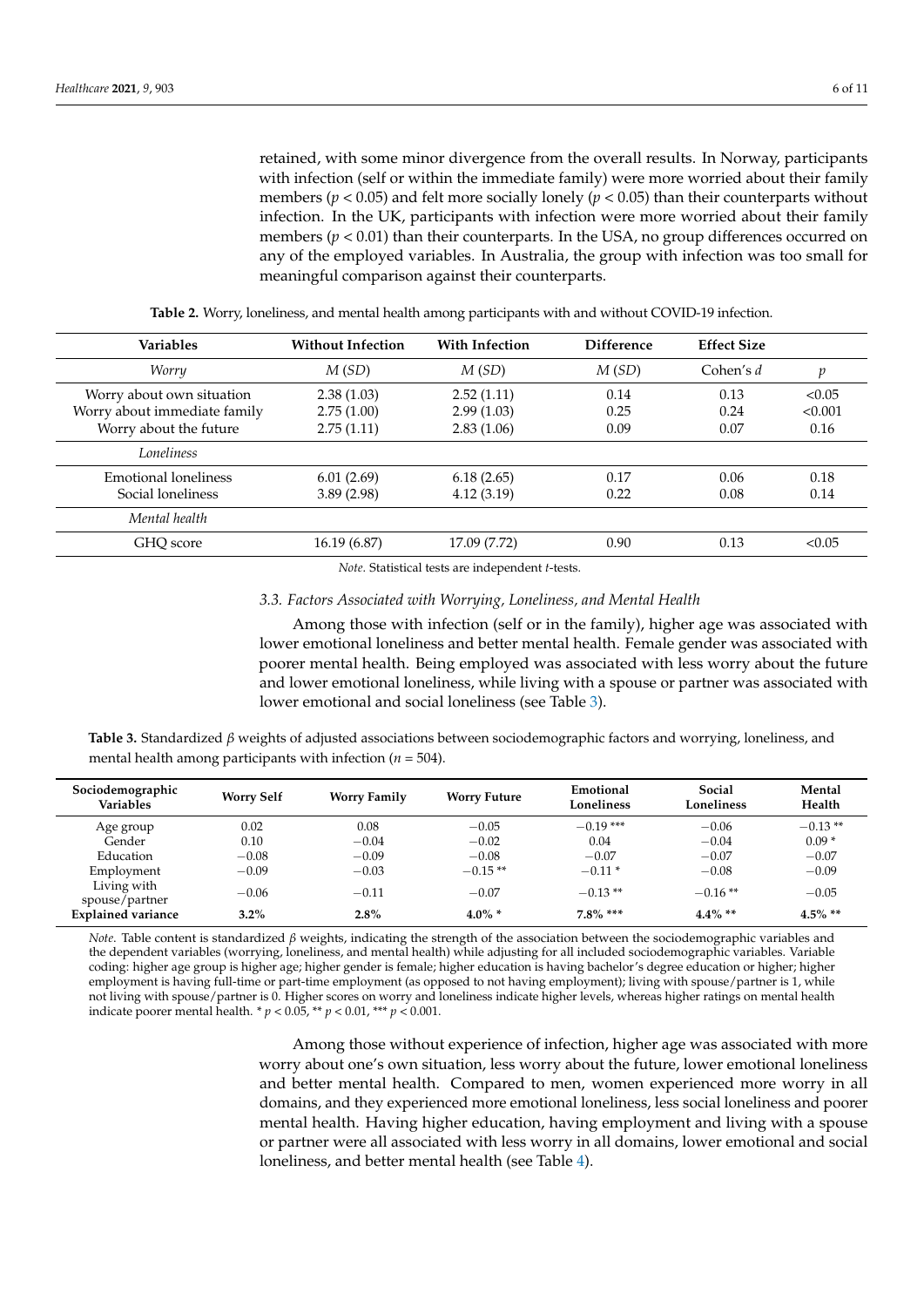Living with

| mental health among participants without infection ( $n = 3306$ ). |                     |                      |                       |                         |                      |                          |  |
|--------------------------------------------------------------------|---------------------|----------------------|-----------------------|-------------------------|----------------------|--------------------------|--|
| Independent<br><b>Variables</b>                                    | <b>Worry Self</b>   | <b>Worry Family</b>  | <b>Worry Future</b>   | Emotional<br>Loneliness | Social<br>Loneliness | Mental<br>Health         |  |
| Age group<br>Gender                                                | $0.05*$<br>$0.07**$ | $-0.02$<br>$0.08***$ | $-0.05*$<br>$0.08***$ | $-0.19$ ***<br>$0.04*$  | $-0.00$<br>$-0.05**$ | $-0.16$ ***<br>$0.10***$ |  |
| Education                                                          | $-0.10***$          | $-0.04$              | $-0.09$ ***           | $-0.08$ ***             | $-0.06$ ***          | $-0.07$ ***              |  |

**Table 4.** Standardized *β* weights of adjusted associations between sociodemographic factors and worrying, loneliness and mental health among participants without infection (*n* = 3306).

*Note*. Table content is standardized *β* weights, indicating the strength of the association between the sociodemographic variables and the dependent variables (worry, loneliness, and mental health) while adjusting for all included sociodemographic variables. Variable coding: higher age group is higher age; higher gender is female; higher education is having bachelor's degree education or higher; higher employment is having full-time or part-time employment (as opposed to not having employment). Living with spouse/partner is 1, while not living with spouse/partner is 0. Higher scores on worry and loneliness indicate higher levels, whereas higher ratings on mental health indicate poorer mental health. \* *p* < 0.05, \*\* *p* < 0.01, \*\*\* *p* < 0.001.

Employment −0.09 \*\*\* −0.05\* −0.16 \*\*\* −0.09 \*\*\* −0.10 \*\*\* −0.10 \*\*\*

 $-0.06$ \*\*  $-0.05$ \*  $-0.08$ \*\*\*  $-0.18$ \*\*\*  $-0.18$ \*\*\*  $-0.17$ \*\*\*  $-0.13$ \*\*\* **Explained variance 3.6% \*\*\* 1.4% \*\*\* 5.7% \*\*\* 10.4% \*\*\* 4.9% \*\*\* 7.1% \*\*\***

#### **4. Discussion**

This study aimed to examine the differences in worries, loneliness, and mental health between those with and without experience of COVID-19 infection personally or in the immediate family. Despite significantly higher levels of worry and poorer mental health among those experiencing infection, the effect sizes associated with the results demonstrate that differences between those with and without infection experience were small to negligible. The associations between sociodemographic variables and worry, loneliness, and mental health were similar for the two groups, implying that the psychological impacts of COVID-19 may be extended across the population, even among those without infection.

In comparison to previous studies using the GHQ to measure mental health in general populations [25,26], as expected, this study sample had much poorer mental health. The main finding of this study is that the differences between those with and without infection themselves or in the immediate family were small to negligible. This supports the hypothesis that the COVID-19 situation affects the mental health in the general population, and not just the mental health of those who are most directly affected. This interpretation is also supported by other studies of COVID-19 [9,10], suggesting that the COVID-19 outbreak may have adverse psychological impacts beyond the individual, extending to community and global levels.

While statistically significant differences were found regarding worry about own situation, worry about family, and mental health, effect sizes were generally small. The large number of individuals in our sample contributed toward making even very small effect sizes reach statistical significance. The largest effect was found for worry about family members, where those with infection were more worried than those without infection. It is understandable that those with infection felt worried about other family members potentially contracting the disease or worry about family members who had already been infected. In particular, having older family members or family members with underlying chronic disease (cardiovascular disease, chronic obstructive pulmonary disease, hypertension, diabetes and cerebrovascular disease) may have increased worry, given that these diseases are known and major risk factors for poor outcomes among patients with COVID-19 infection [4]. Given that the larger proportion of those 'with infection' consisted of individuals reporting infection in the immediate family, the explanation emphasizing worry for family members who had contracted the disease seems viable in most cases. Rerunning the analyses for each of the countries, the main pattern from the analysis of the whole sample was retained, despite some minor discrepancies and varied baseline levels of infection rates.

For the group without infection in the immediate family, most associations were weak but statistically significant. This is indicative of a high-powered study to detect even very small effects in the data [28]. However, the associations were in the same direction (or were near zero) in both groups of participants. Focusing on associations with effect sizes above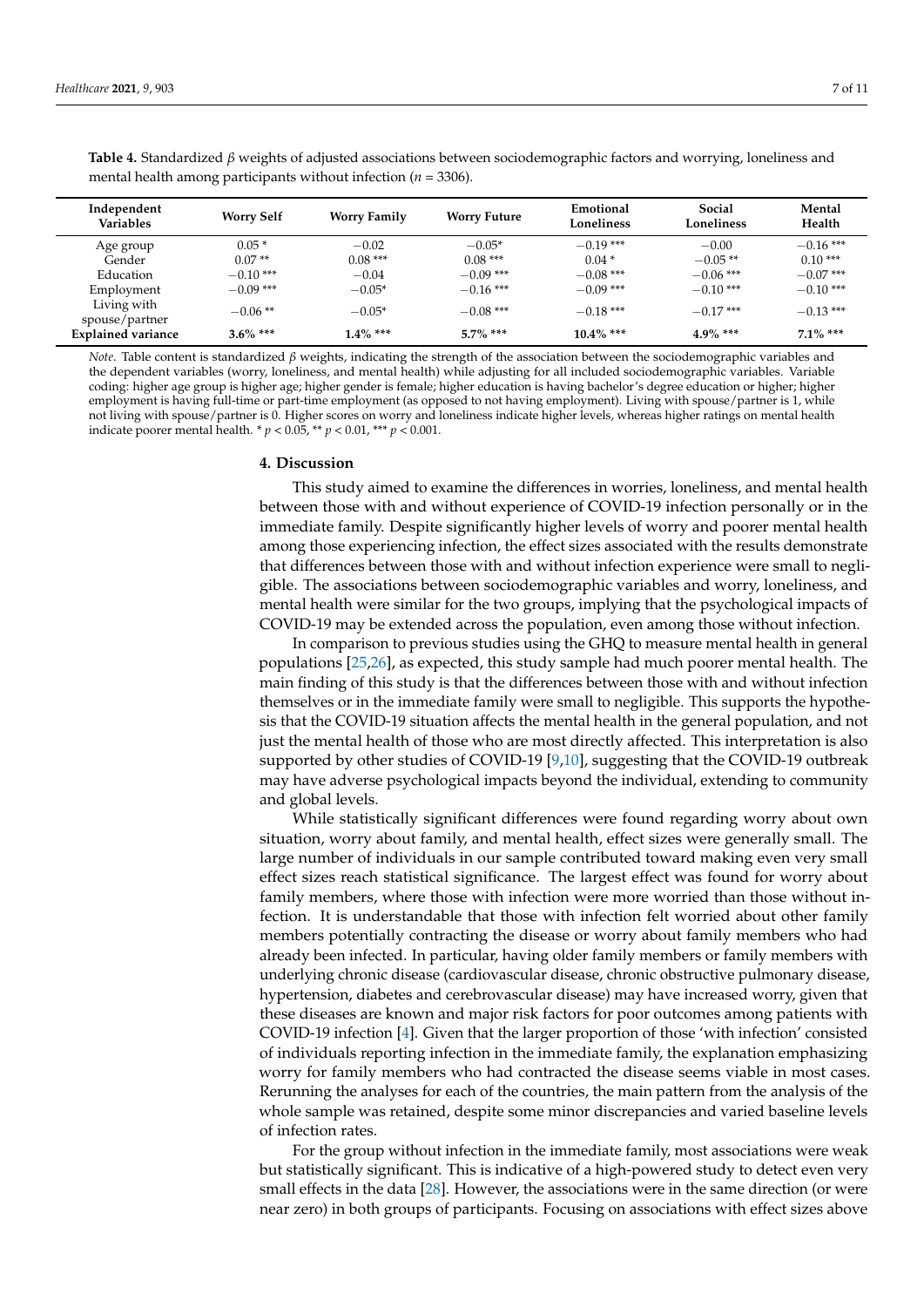0.10, the study showed that higher age was associated with lower emotional loneliness and better mental health in both groups. This was somewhat a surprise finding because older people are at higher risk from COVID-19, so we may have expected higher levels of worry in this age group. However, our finding is mostly in line with previous studies, in which higher age has been associated with less anxiety [29] and less depression [30], but also with more loneliness [31]. However, the age-loneliness association has been found to vary between countries [32]. Further, the association was specifically concerned with emotional loneliness (e.g., feeling rejected), while the association with social loneliness (e.g., having no one to turn if needed) was near zero. The notion of better mental health among those with higher age warrants further investigation. For example, different types of anxiety disorders have been found to have different prevalence across age groups, with phobias having the highest prevalence among children and adolescents, while panic disorder and PTSD are most prevalent in adulthood, and worry (i.e., generalized anxiety disorder) is most prevalent among older adults [32]. While social distancing may affect people similarly across age groups with regard to their possibility of maintaining social interactions, the emotional consequences of reduced social interaction may be more outspoken among individuals of younger age. Older and younger adults may also use social media for different reasons and with different frequency, which may have psychological impacts. Social distancing policies may also affect older adults differently depending on their retirement and residential status.

We found that women had poorer mental health than men. This is in line with a vast amount of research—women have been found to be more susceptible to most types of mental health problems except alcohol and drug misuse, which is more common among men [33–36]. Thus, it appears the COVID-19 situation may have perpetuated the gender gap with respect to mental health.

Among those with infection in the family, having higher education was not significantly associated with any of the psychological outcomes. In those without infection, having higher education was weakly associated with most outcomes. Perhaps of most interest, though, there were no significant differences in worry for family members between participants with and without higher education. Thus, while higher education, by increasing knowledge and self-efficacy, may be a resource for reducing worry about one's own situation and worry about the future, one's worry about family members appears not to vary by education level. This finding adds nuance to the general conception that higher levels of education are associated with better health [37]. Our findings imply that education may not buffer against the worries instigated by the possibility of having family members exposed to an ongoing virus pandemic. If having relevant knowledge about the disease and self-efficacy related to implementing measures of prevention are crucial mechanisms in determining health outcomes [38], the results make sense. While the control over one's own behavior and exposure to risk is substantial, the control one can impose on others' behavior and exposure to risk is minimal.

Having employment was associated with less worry about the future and less loneliness. Among those without infection, employment was also associated with better mental health. During the first phase of the COVID-19 outbreak, many businesses were closed and employees were temporarily furloughed [3]. Given the importance of employment for income and social interactions, it is understandable that those who were employed were less worried and less lonely than their counterparts who were unemployed. Although it might be preferable to conceptualize employment as a continuum rather than a categorical measure [39], having employment per se has previously been shown to be related to lower odds of depression [30] and better global health [40] in a general population sample.

The association between living with spouse/partner and reporting less loneliness and better mental health is similarly understandable. The paired relationship is often the basis for experiencing regular social contact and support, which in turn has been found to be a strong predictor of health outcomes [11]. Not only does the continued affection and support from another person counteract potential effects of stress on mental health [13],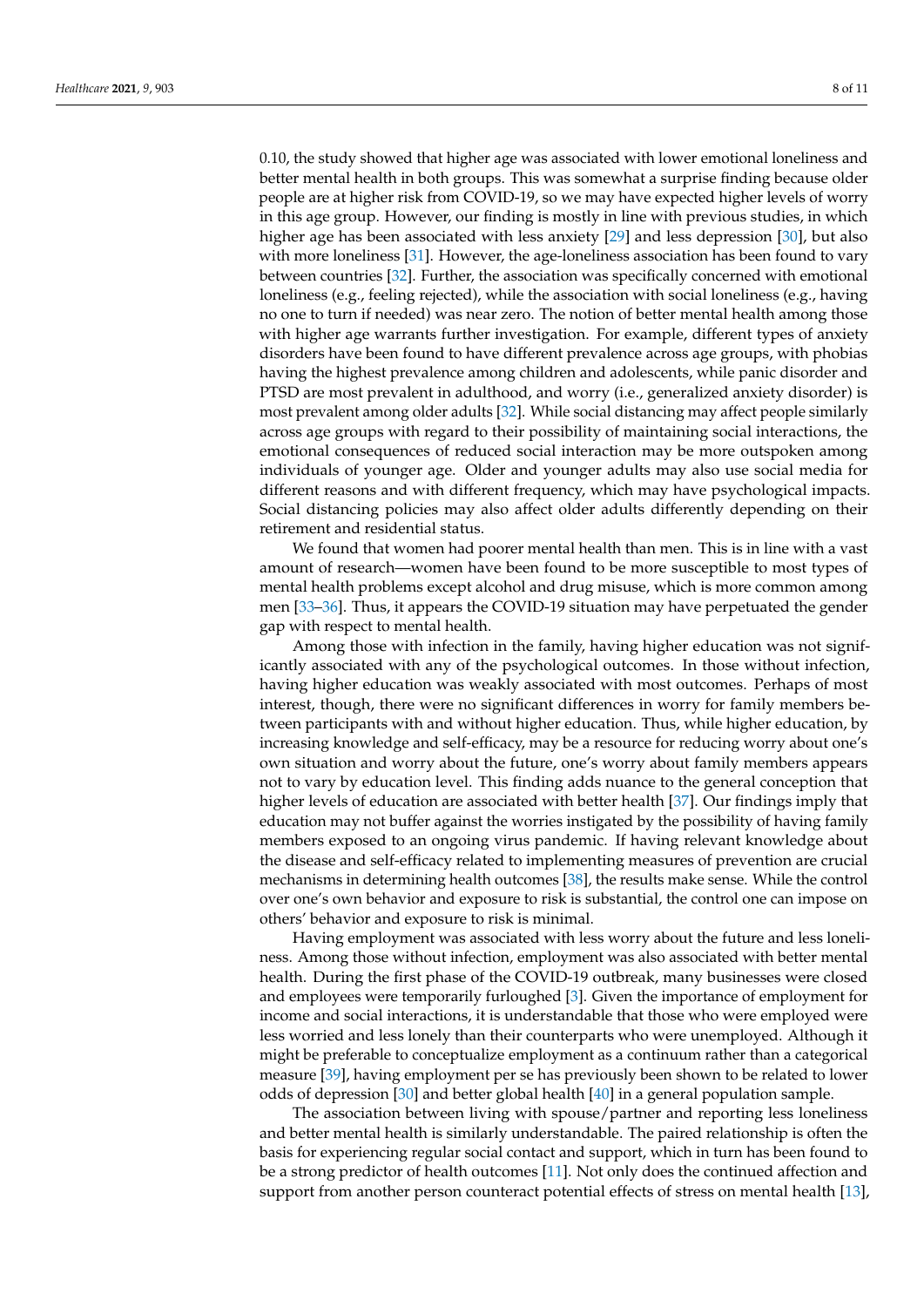the paired relationship also allows for experiencing the benefits of providing support to the other person [14].

# **5. Study Limitations**

The study is limited in several ways. The data were collected using a cross-sectional online survey, therefore assumptions about causal relationships should not be made. We do not know how well the sample is representative of the population of people who used social media in the four respective countries. Our study sample had a higher proportion of female, well-educated and urban participants. However, the age distributions were generally considered well in accordance with general population statistics. On the other hand, response to the general population targeted advertisement in Australia was low, resulting in a large proportion of participants being recruited among followers of the university's social media postings. Thus, among the Australian participants, there was an over-representation of younger participants with university degrees. However, the sampling of participants from four different countries reduces the risk of severe sampling bias [41].

The sample was recruited through advertisements released by the university through social media and by personal postings and shares on social media. Thus, the results may not be generalized beyond those who use social media relatively frequently. The degree of disease outbreak and social distancing policies differed between states within the USA, which warrants deeper investigation. The internal consistency of the emotional loneliness scale was lower than the recommended 0.70 threshold. However, lower internal consistency estimates are common for shorter scales [42,43]. This consideration applies to the three-item emotional loneliness scale. Subpopulations, such as older adults and those who have experienced job loss, should be examined in future research.

# **6. Conclusions**

Previous studies concerned with responses to the COVID-19 pandemic have frequently targeted specific groups of interest, whereas studies comparing responses between the general population and those most closely affected—by being infected by the virus themselves, or by having family members infected—appear to be missing. Therefore, this study contributes to the literature by examining differences in worries, loneliness, and mental health between individuals infected by COVID-19 or having someone in their family infected, and the rest of the population. The results of the study showed that those in the group exposed to infection reported more worry about self and the immediate family, and worse mental health, but the differences were small. Thus, the specific contribution of this study lies in its demonstration of mental health effects of the COVID-19 situation extending to the wider population—they are not limited to those who have been infected or have experienced someone with infection in the family. This implies that mental health policies during and following the pandemic need to target the general population as a whole, and not only those who have been most directly affected.

**Author Contributions:** A.Ø.G. developed the questionnaire in collaboration with T.B., J.L., M.S., H.T., D.P. and M.R., A.Ø.G., M.S., M.R. and J.L. collected the data. T.B. analyzed the data and drafted the manuscript. T.B., J.L., M.S., H.T., D.P., M.R. and A.Ø.G. provided scientific input and critical revisions to the different manuscript drafts, approved the final version to be published, and agreed to be accountable for all aspects of this work. All authors have read and agreed to the published version of the manuscript.

**Funding:** No funding was obtained for this study.

**Data Availability Statement:** The dataset analyzed for this study will be available from Oslo Metropolitan University on request after the completion of the study. E-mail amyoge@oslomet.no.

**Conflicts of Interest:** The authors declare no conflict of interest.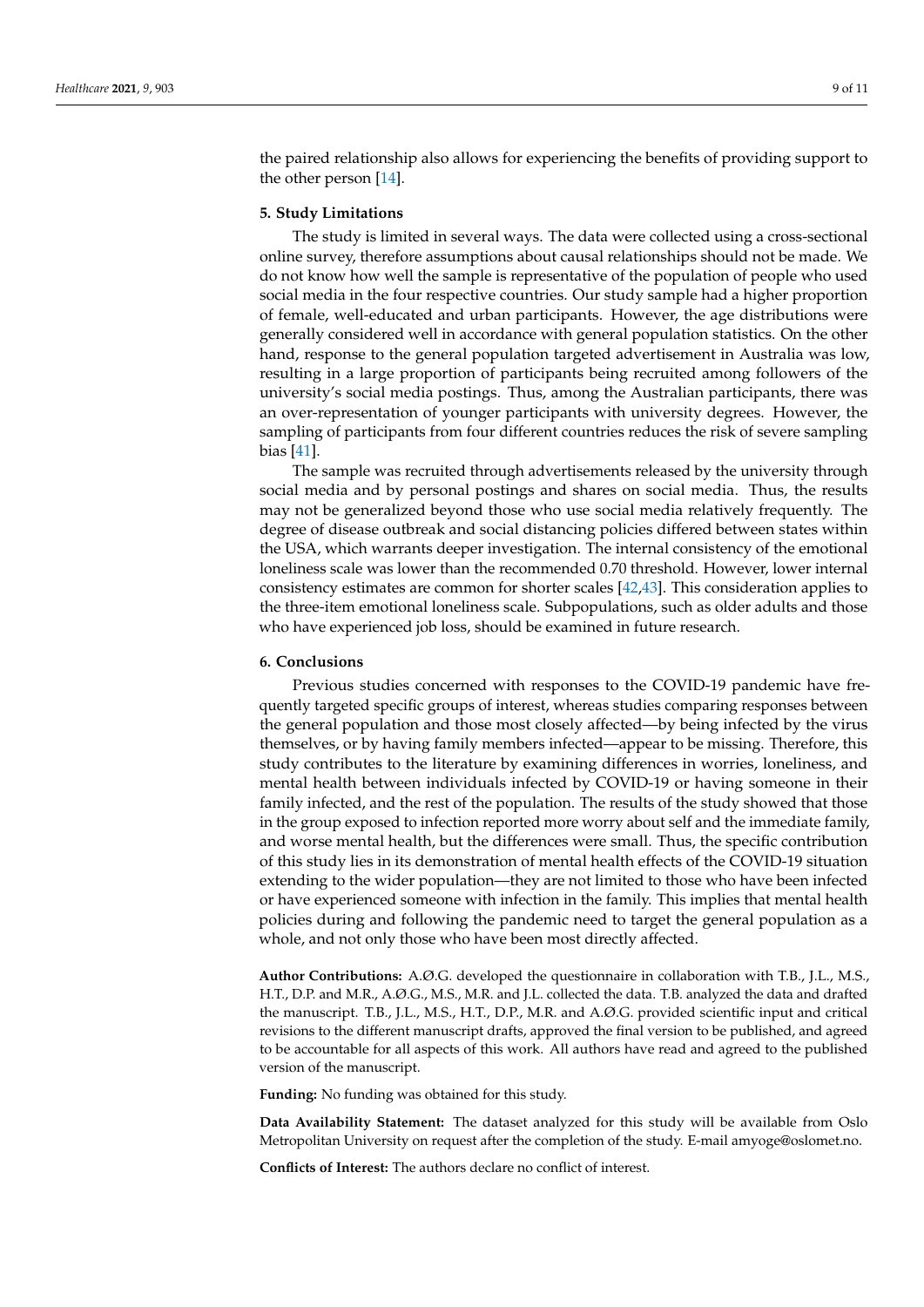# **References**

- 1. Norwegian Institute of Public Health. The Norwegian Institute of Public Health Specifies Advice on Social Distancing. Available online: https://www.fhi.no/nyheter/2020/fhi-presiserer-rad-om-sosial-distansering/ (accessed on 7 June 2021).
- 2. Ministry of Health. *Regulation on Interventions to Prevent the Spread of Contagious Disease etc. by the Corona Outbreak*; Ministry of Health: Oslo, Norway, 2020.
- 3. Blustein, D.L.; Duffy, R.; Ferreira, J.A.; Cohen-Scali, V.; Cinamon, R.G.; Allan, B.A. Unemployment in the time of COVID-19: A research agenda. *J. Voc. Behav.* **2020**, 103436. [CrossRef]
- 4. Wang, B.; Li, R.; Lu, Z.; Huang, Y. Does comorbidity increase the risk of patients with COVID-19: Evidence from meta-analysis. *Aging* **2020**, *12*, 6049–6057. [CrossRef]
- 5. Jeong, H.; Yim, H.W.; Song, Y.J.; Ki, M.; Min, J.A.; Cho, J.; Chae, J.H. Mental health status of people isolated due to Middle East Respiratory Syndrome. *Epidemiol. Health* **2016**, *38*, e2016048. [CrossRef]
- 6. Hawryluck, L.; Gold, W.L.; Robinson, S.; Pogorski, S.; Galea, S.; Styra, R. SARS control and psychological effects of quarantine, Toronto, Canada. *Emerg. Infect. Dis.* **2004**, *10*, 1206–1212. [CrossRef]
- 7. Lett, H.S.; Blumenthal, J.A.; Babyak, M.A.; Strauman, T.J.; Robins, C.; Sherwood, A. Social support and coronary heart disease: Epidemiologic evidence and implications for treatment. *Psychosom. Med.* **2005**, *67*, 869–878. [CrossRef]
- 8. Wang, C.; Pan, R.; Wan, X.; Tan, Y.; Xu, L.; Ho, C.S.; Ho, R.C. Immediate psychological responses and associated factors during the initial stage of the 2019 Coronavirus disease (COVID-19) epidemic among the general population in China. *Int. J. Environ. Res. Public Health* **2020**, *17*, 1729. [CrossRef]
- 9. Mukhtar, S. Psychological health during the coronavirus disease 2019 pandemic outbreak. *Int. J. Soc. Psychiatry* **2020**, 20764020925835. [CrossRef]
- 10. Torales, J.; O'Higgins, M.; Castaldelli-Maia, J.M.; Ventriglio, A. The outbreak of COVID-19 coronavirus and its impact on global mental health. *Int. J. Soc. Psychiatry* **2020**. [CrossRef]
- 11. Reblin, M.; Uchino, B.N. Social and emotional support and its implication for health. *Curr. Opin. Psychiatry* **2008**, *21*, 201–205. [CrossRef]
- 12. Moser, D.K.; Robinson, S.; Biddle, M.J.; Pelter, M.M.; Nesbitt, T.S.; Southard, J.; Cooper, L.; Dracup, K. Health literacy predicts morbidity and mortality in rural patients with heart failure. *J. Card Fail.* **2015**, *21*, 612–618. [CrossRef]
- 13. Berkman, L.F.; Glass, T.; Brissette, I.; Seeman, T.E. From social integration to health: Durkheim in the new millennium. *Soc. Sci. Med.* **2000**, *51*, 843–857. [CrossRef]
- 14. Takizawa, T.; Kondo, T.; Sakihara, S.; Ariizumi, M.; Watanabe, N.; Oyama, H. Stress buffering effects of social support on depressive symptoms in middle age: Reciprocity and community mental health. *Psychiatry Clin. Neurosci.* **2006**, *60*, 652–661. [CrossRef] [PubMed]
- 15. Hysing, M.; Elgen, I.; Gillberg, C.; Lie, S.A.; Lundervold, A.J. Chronic physical illness and mental health in children. Results from a large-scale population study. *J. Child. Psychol. Psychiatry* **2007**, *48*, 785–792. [CrossRef] [PubMed]
- 16. Wang, S.; Li, B.; Ungvari, G.S.; Ng, C.H.; Chiu, H.F.K.; Kou, C.; Liu, Y.; Tao, Y.; Wu, Y.; Fu, Y.; et al. Poor mental health status and its associations with demographic characteristics and chronic diseases in Chinese elderly. *Soc. Psychiatry Psychiatr. Epidemiol.* **2016**, *51*, 1449–1455. [CrossRef] [PubMed]
- 17. Gao, J.; Zheng, P.; Jia, Y.; Chen, H.; Mao, Y.; Chen, S.; Wang, Y.; Fu, H.; Dai, J. Mental health problems and social media exposure during COVID-19 outbreak. *PLoS ONE* **2020**, *15*, e0231924. [CrossRef]
- 18. de Jong Gierveld, J.; van Tilburg, T. A 6-item scale for overall, emotional, and social loneliness. Confirmatory tests on survey data. *Res. Aging* **2006**, *28*, 582–598. [CrossRef]
- 19. Bonsaksen, T.; Opseth, T.M.; Misund, A.; Geirdal, A.Ø.; Fekete, O.R.; Nordli, H. The de Jong Gierveld Loneliness Scale used with Norwegian clubhouse members: Psychometric properties and associated factors. *Int. J. Psychosoc. Rehabil.* **2018**, *22*, 88–100.
- 20. Goldberg, D.P.; Gater, R.; Sartorius, N.; Ustun, T.B.; Piccinelli, M.; Gureje, O.; Rutter, C. The validity of two versions of the GHQ in the WHO study of mental illness in general health care. *Psychol. Med.* **1997**, *27*, 191–197. [CrossRef]
- 21. Goodwin, L.; Ben-Zion, I.; Fear, N.T.; Hotopf, M.; Stansfeld, S.A.; Wessely, S. Are reports of psychological stress higher in occupational studies? A systematic review across occupational and population based studies. *PLoS ONE* **2013**, *8*, e78693. [CrossRef]
- 22. Adlaf, E.M.; Gliksman, L.; Demers, A.; Newton-Taylor, B. The prevalence of elevated psychological distress among Canadian undergraduates: Findings from the 1998 Canadian Campus Survey. *J. Am. Coll. Health* **2001**, *50*, 67–72. [CrossRef]
- 23. Firth, J. Levels and sources of stress in medical students. *BMJ* **1986**, *292*, 1177–1180. [CrossRef]
- 24. Gorter, R.; Freeman, R.; Hammen, S.; Murtomaa, H.; Blinkhorn, A.; Humphris, G. Psychological stress and health in undergraduate dental students: Fifth year outcomes compared with first year baseline results from five European dental schools. *Eur. J. Dent. Educ.* **2008**, *12*, 61–68. [CrossRef] [PubMed]
- 25. Aalto, A.-M.; Elovainio, M.; Kivimäki, M.; Uutela, A.; Pirkola, S. The Beck Depression Inventory and General Health Questionnaire as measures of depression in the general population: A validation study using the Composite International Diagnostic Interview as the gold standard. *Psychiatry Res.* **2012**, *197*, 163–171. [CrossRef]
- 26. Pevalin, D.J. Multiple applications of the GHQ-12 in a general population sample: An investigation of long-term retest effects. *Soc. Psychiatry Psychiatr. Epidemiol.* **2000**, *35*, 508–512. [CrossRef]